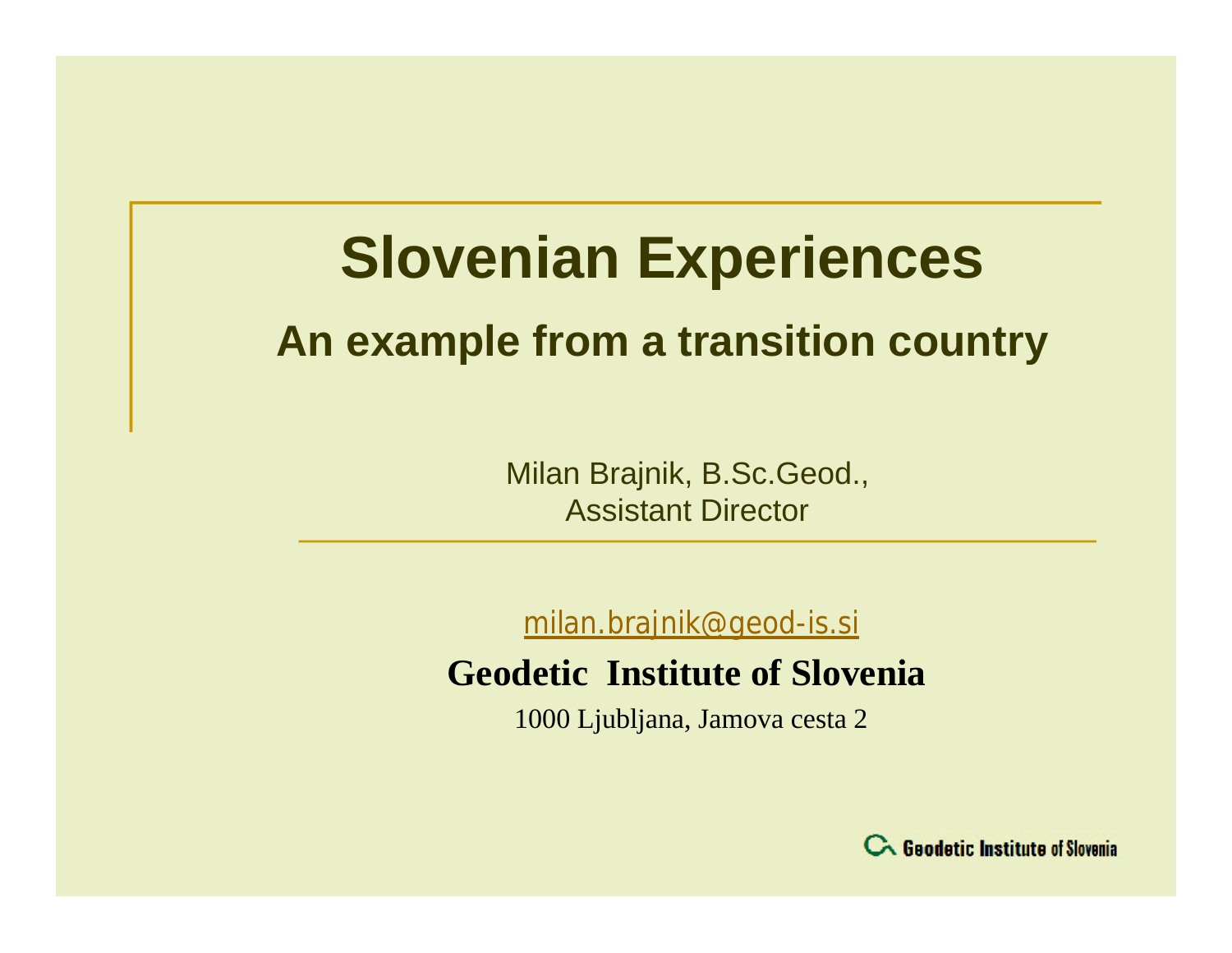# The Identity Card





Geodetski inštitut Slovenije **Geodetic Institute of Slovenia** Institut Géodésique de Slovénie **Geodätisches Institut Sloweniens** 

Activities in research, development and operative projects:

- Land cadastre and real estate
- **Fundamental geodesy and national GPS network**
- Geographic information systems and information technology
- Topography, cartography and photogrammetry
- Education Training centre for geomatics
- **Desktop publishing and printing**

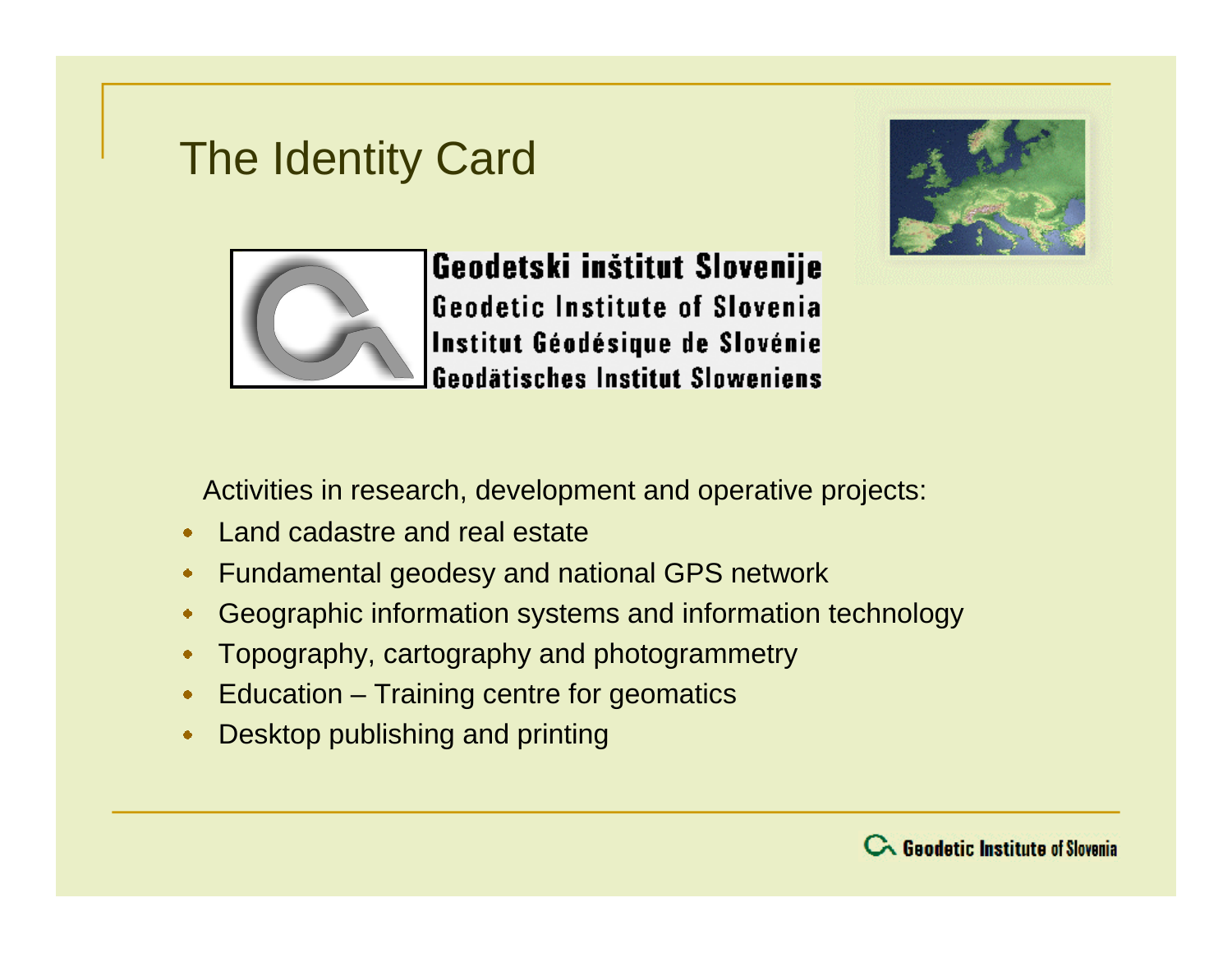# The Institutes Mission



- To bring inventive and applicable solutions in the field of geomatics to  $\bullet$ Slovenian users - government, regions, communities, private sector and individuals.
- To offer those users the access to knowledge and applications at  $\bullet$ competitive prices.
- To represent Slovenian geomatics and geodesy abroad.  $\spadesuit$

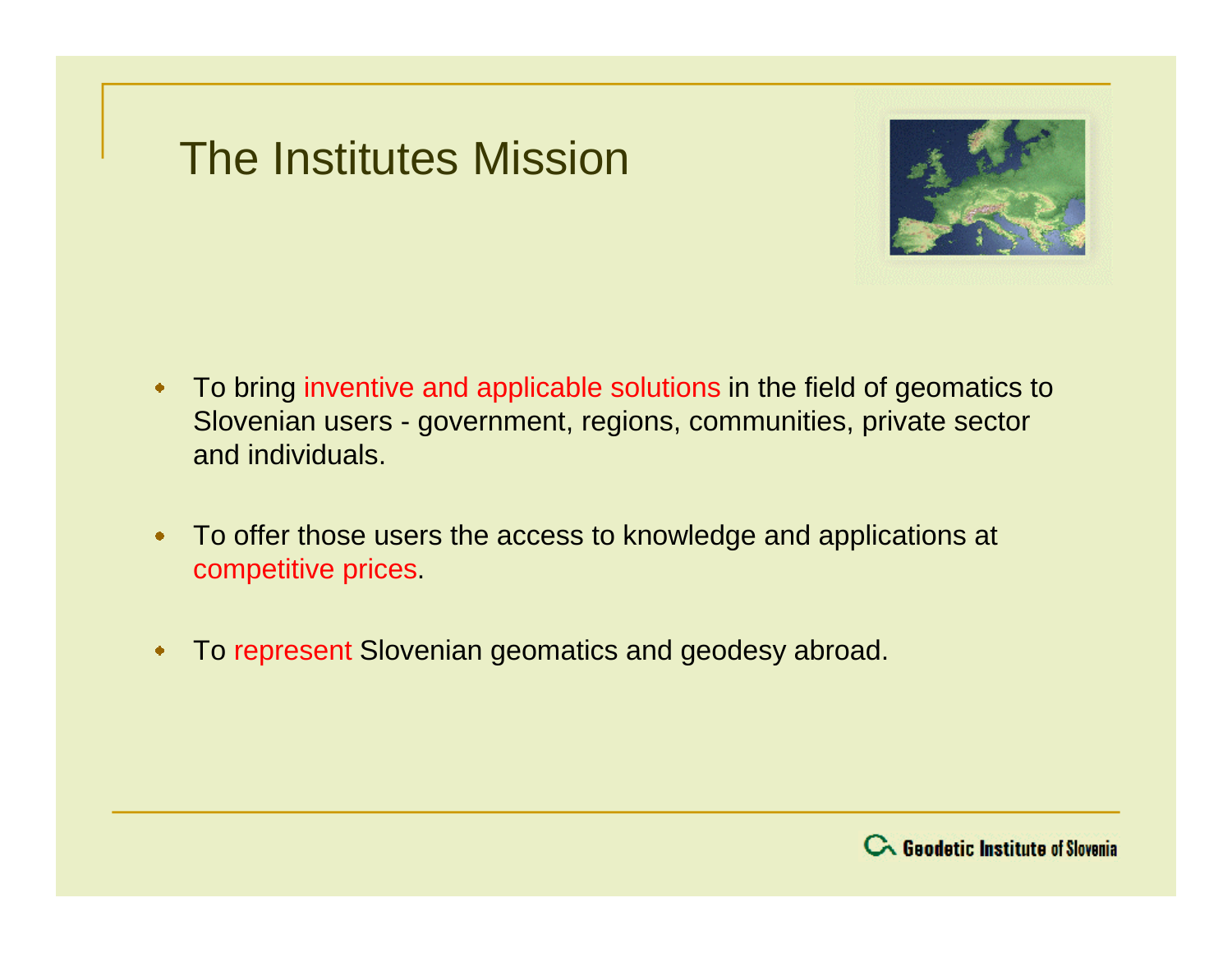# Facts about Slovenia

| TERRITORY (sq. km) |  |  |  |
|--------------------|--|--|--|
|--------------------|--|--|--|

| Area                      | 20273 |
|---------------------------|-------|
| <b>Forest</b>             | 9911  |
| <b>Grasslands</b>         | 3584  |
| <b>Fields and Gardens</b> | 2512  |
| <b>Orchards</b>           | 379   |
| <b>Vineyards</b>          | 217   |

#### **BORDERLENGHT (km)**

| <b>Total (without coastline)</b> | 1334 |
|----------------------------------|------|
| <b>Austria</b>                   | 330  |
| Croatia                          | 670  |
| <b>Italy</b>                     | 232  |
| <b>Hungary</b>                   | 102  |
| <b>Coastline</b>                 | 46.6 |

#### **GEOGRAPHICAL COORDINATES**

| of the extreme points |                       |
|-----------------------|-----------------------|
| <b>North latitude</b> | <b>East longitude</b> |
| 46°53'                | 16°14'                |
| 45°25'                | 15°10'                |
| 46°28'                | 16°36'                |
| 46°17'                | 13°23'                |
| 46°07'                | 14°49'                |
|                       |                       |

**GEOSS – Geometrical Centre of the Republic of Slovenia**

| <b>House Numbers</b>      | 488802  |
|---------------------------|---------|
| <b>Municipalities</b>     | 192     |
| <b>Settlements</b>        | 5997    |
| <b>Streets</b>            | 9529    |
| <b>Cadastral Communes</b> | 2826    |
| <b>Owners</b>             | 1027795 |
| <b>Parcels</b>            | 5137573 |
|                           |         |

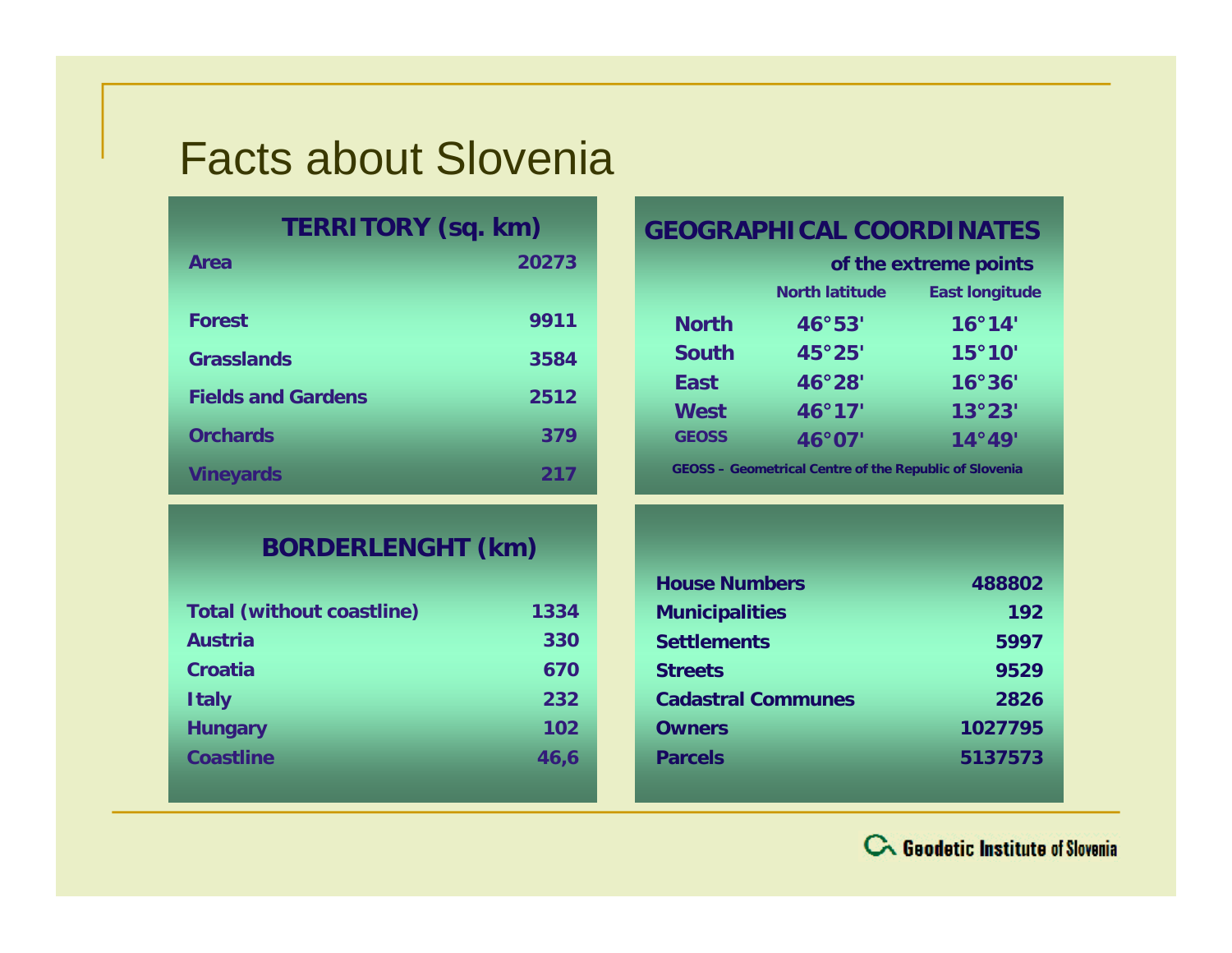# " The Period of TRANSITION **"**



**1991**

New Constitution

Parliamentary Republic

Change of economic system

New needs

Reorganisation processes

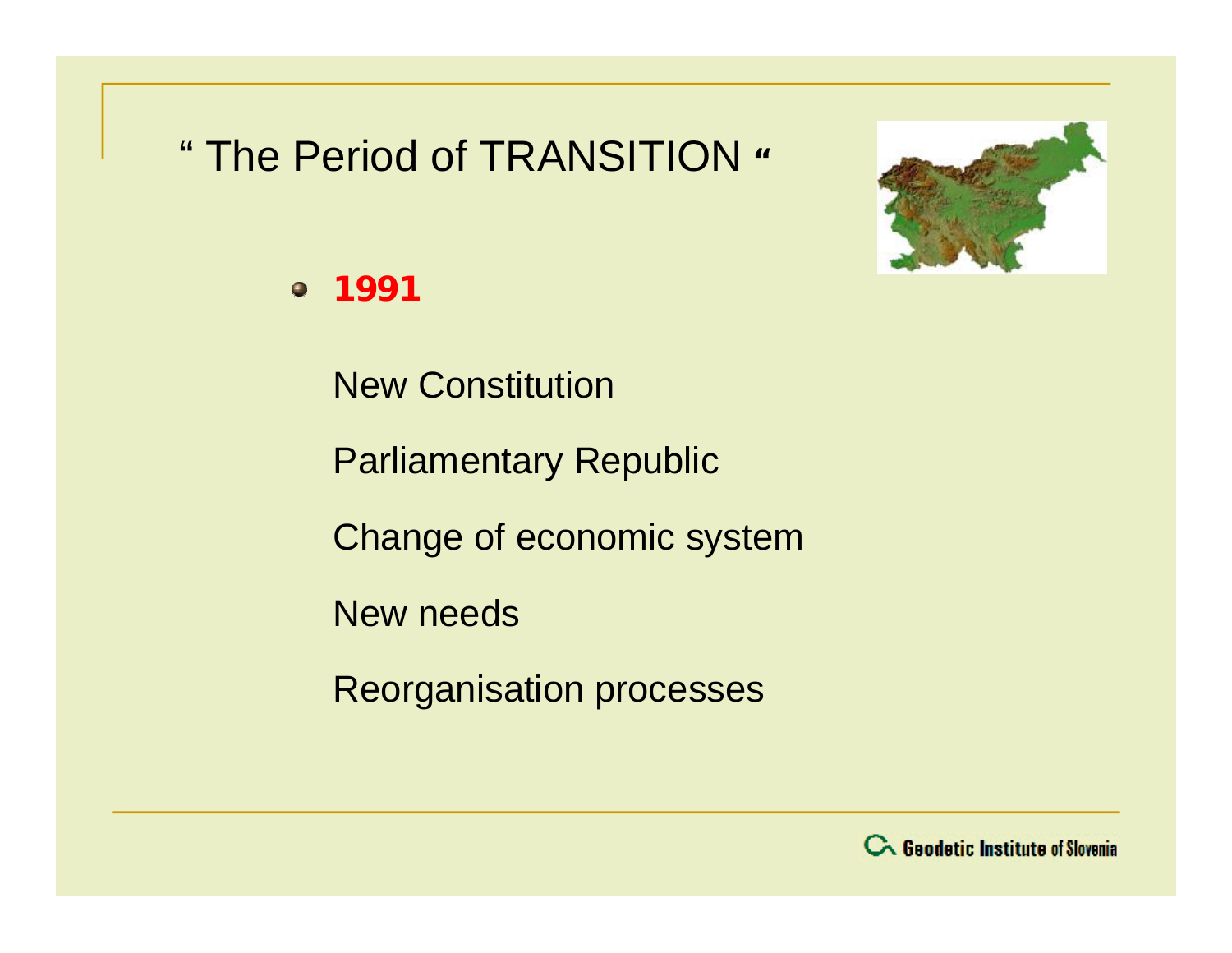Step by Step Approach (Transition = Process)



- Digitalisation of data collections
- Private initiative
- Cooperation with data users and holders
- Common approach to real estate registration policy
- Legislation renewal

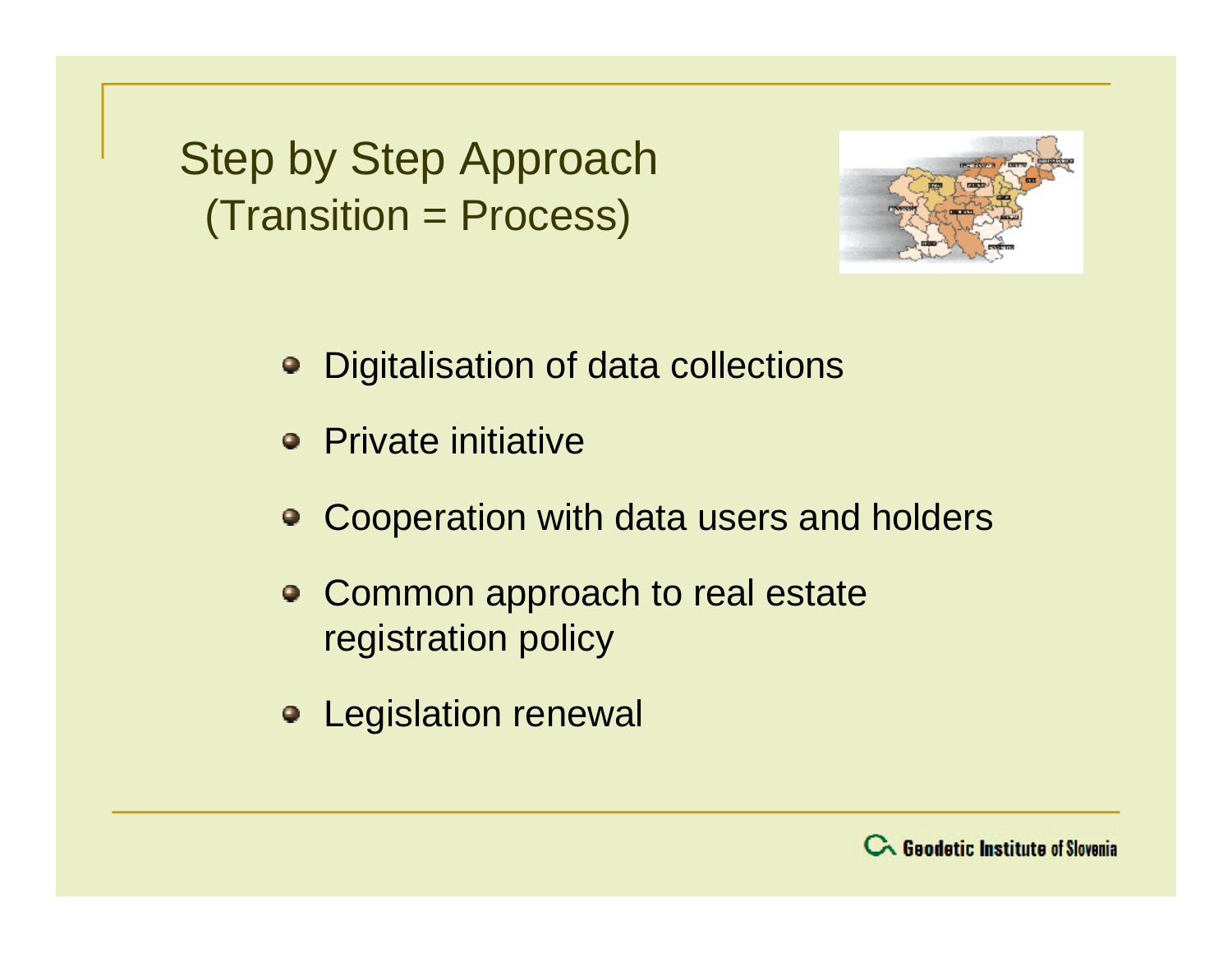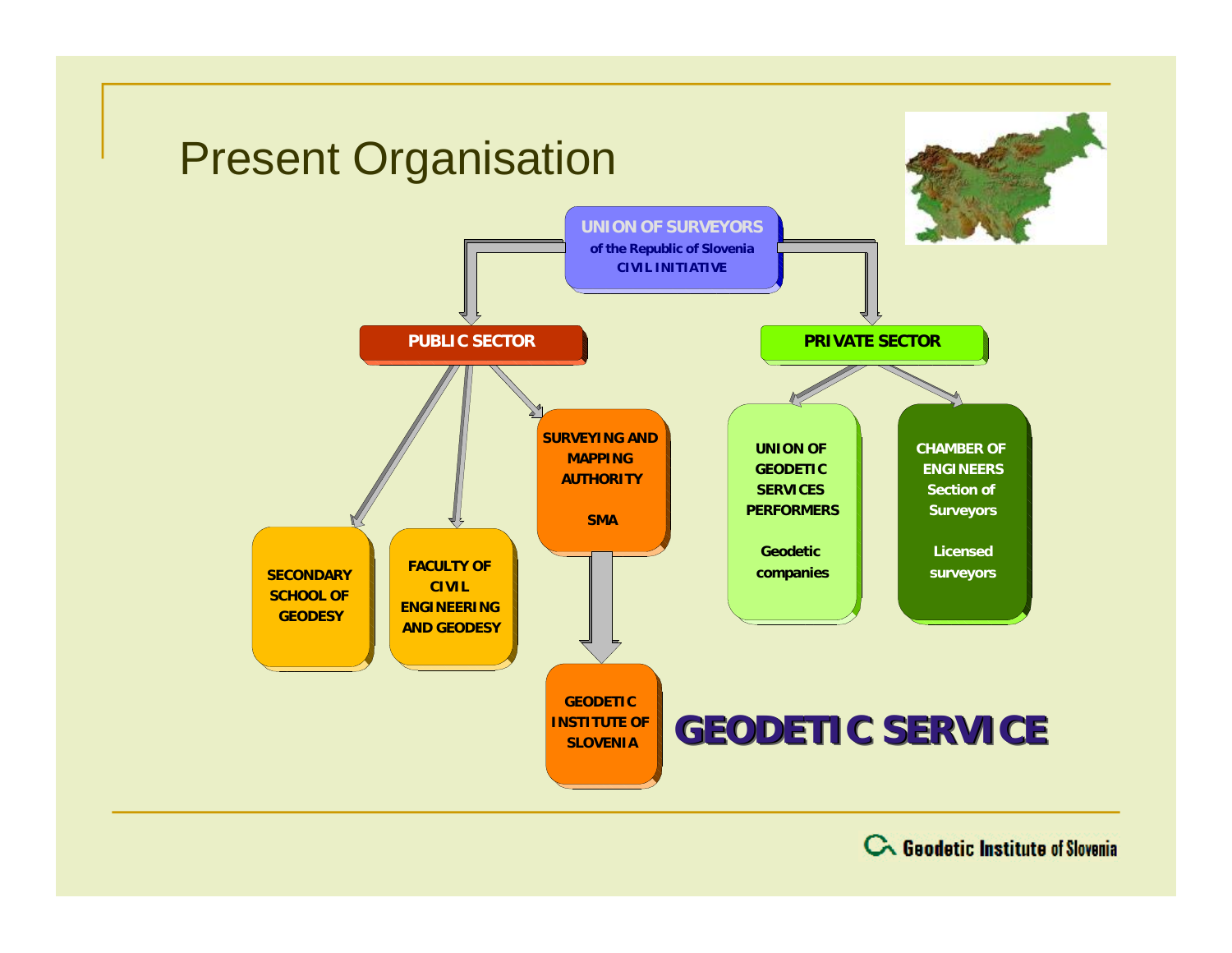# Performance of Geodetic Works



- **private sector:**
	- **134 geodetic companies are licensed to perform geodetic services**
- **public sector:**
	- **Surveying and Mapping Authority of the Republic of Slovenia with 565 full-time employees**
	- **Surveying and Mapping Institute of the Republic of Slovenia with 39 full-time employees**
	- **Faculty of Civil and Geodetic Engineering - Department of Geodesy with 30 full-time employees**
	- **Secondary School of Construction, Geodesy and Economics, Department of Geodesy with 6 full-time employee**

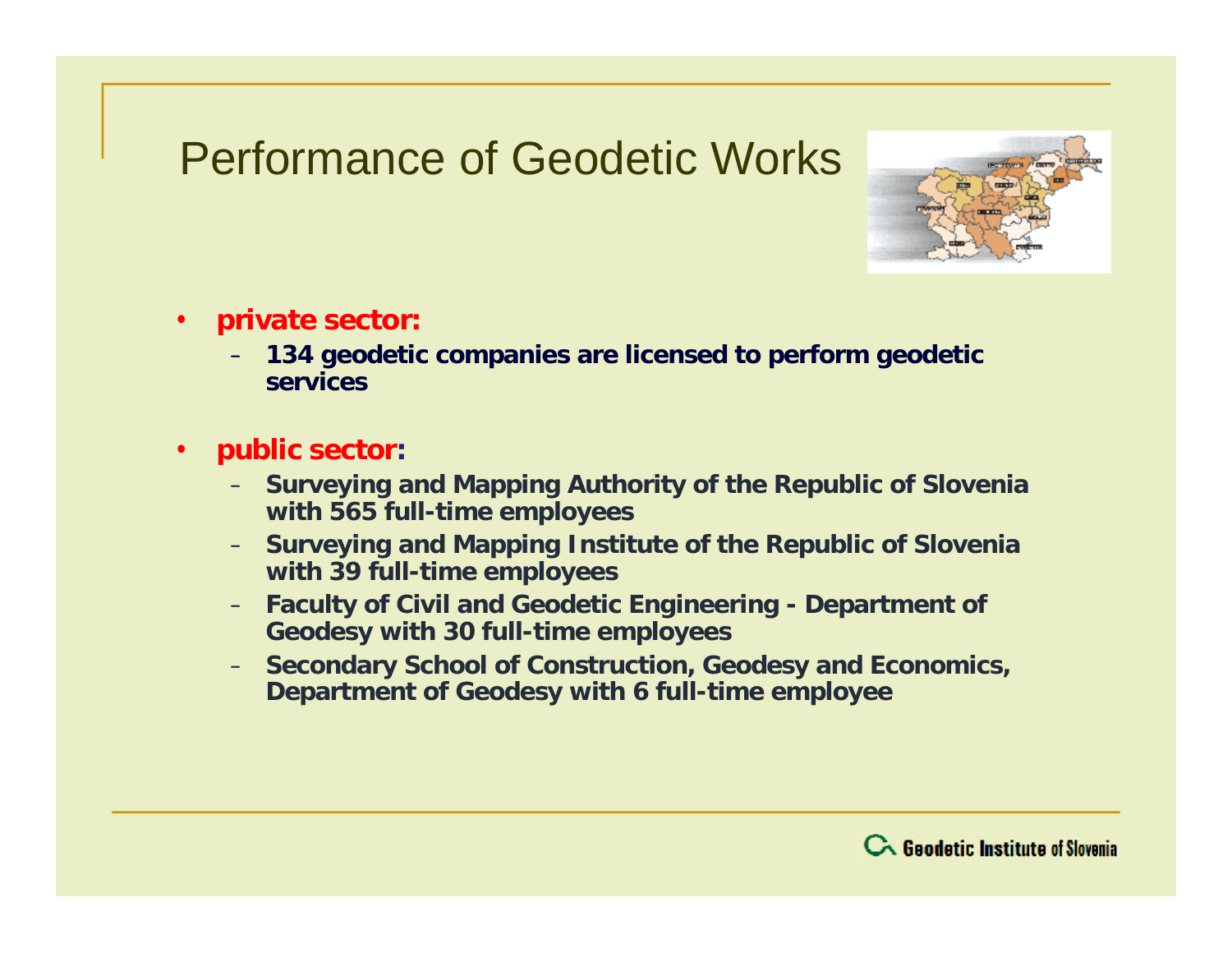# Real Estate Registration Modernization

(28,9 milion \$, period 1999-2005)



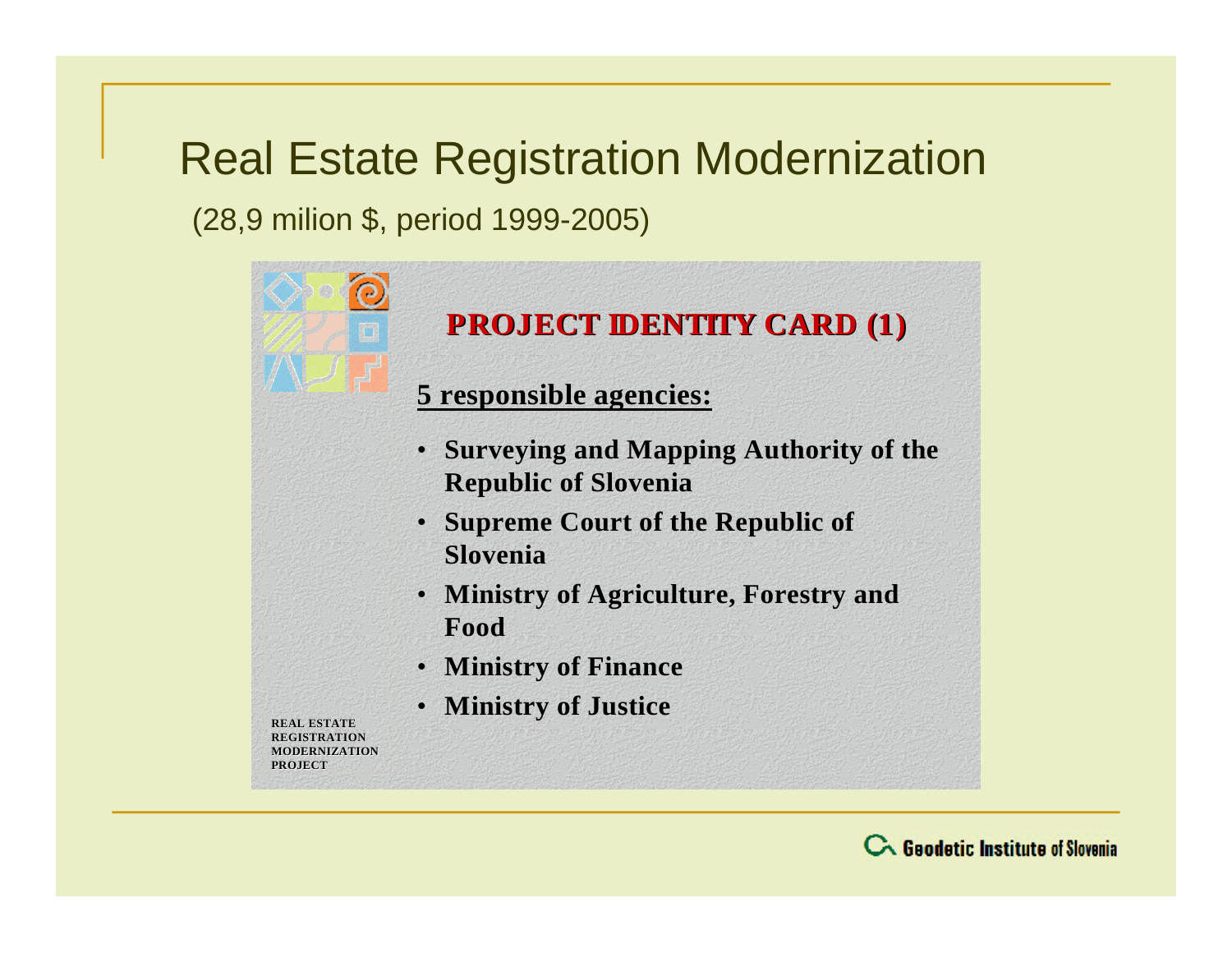# Real Estate Registration Modernization



#### **PROJECT IDENTITY CARD (2)**

#### **8 subprojects:**

Ü **Land and building cadastre** 

Ü **Land register**

Ü **Apartment registration development** 

Ü **Agriculture land use monitoring**

Ü **Real estate tax and valuation system development** 

Ü **Housing finance and mortgage reform** 

Ü **Legal framework for property ownership** 

Ü **Project coordination support and strategic studies**

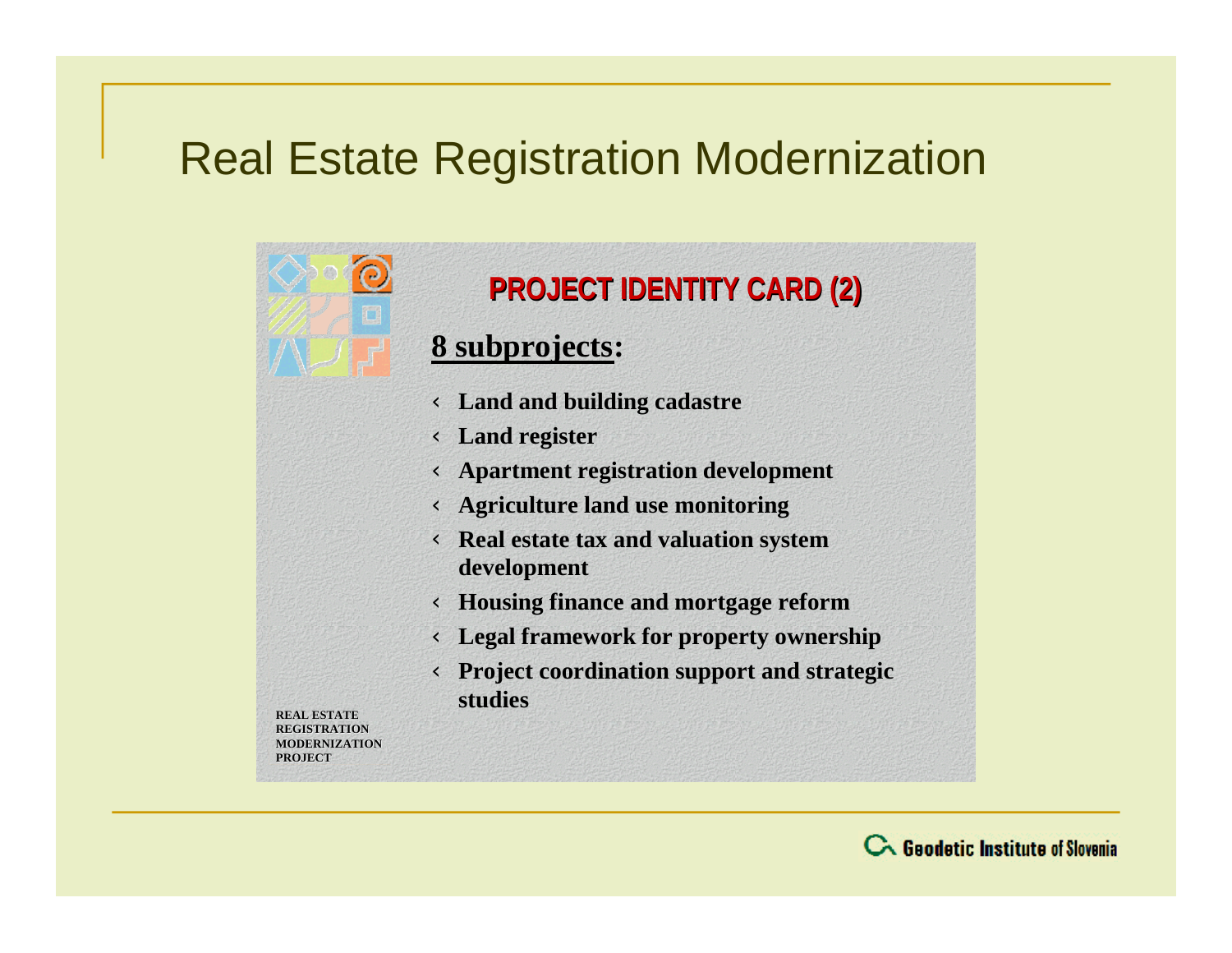

#### **SMA employees:**

|      | <b>SMA (Head office)</b> | <b>MCO</b> |
|------|--------------------------|------------|
| 1992 | 24                       | 524        |
| 1994 | 34                       | 555        |
| 1995 | 596                      |            |
| 2000 | 578                      |            |
| 2002 | 570                      |            |

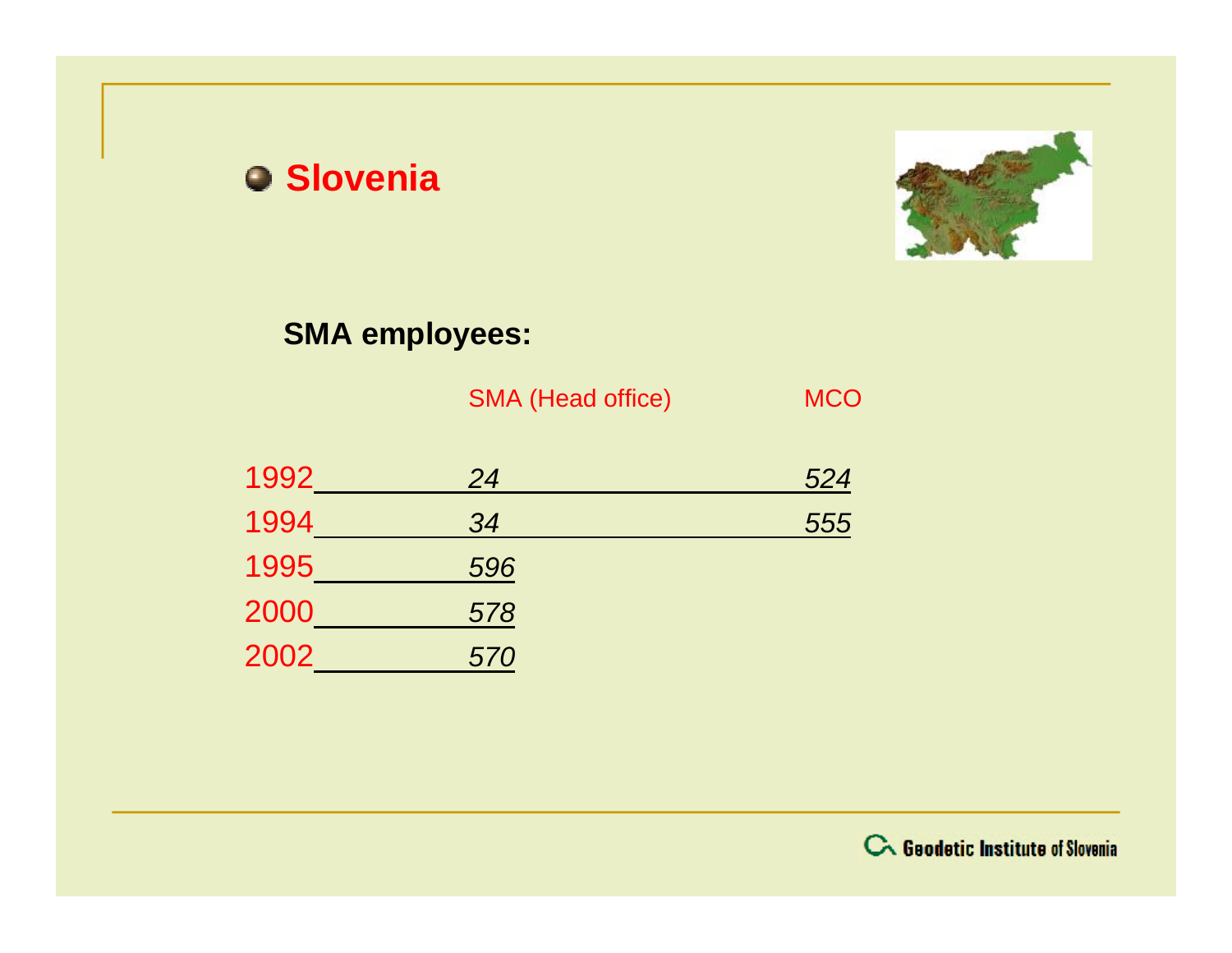

#### **SMA employees education level:**

Ø39 % secondary Ø17 % college Ø37 % university or postgraduate

#### **Head office:**

Ø15 % secondary Ø12 % college Ø72 % university or postgraduate

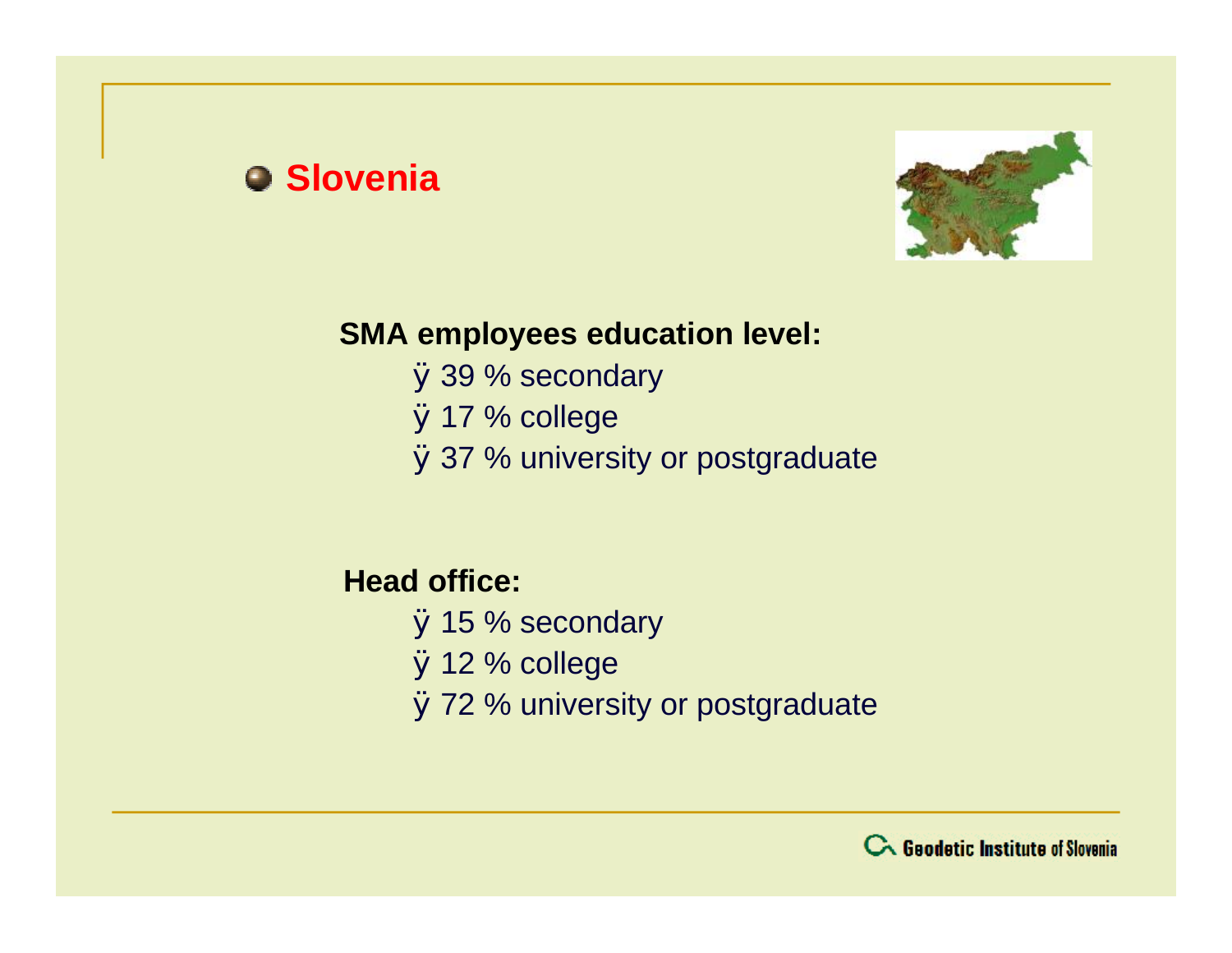

#### **Private sector employees:**

| companies |  |
|-----------|--|
|-----------|--|

experts

| 1995 | 93  | 237 |
|------|-----|-----|
| 1996 | 120 | 242 |
| 2000 | 161 | 379 |
| 2002 | 172 | 385 |

#### **Estimation:**

*less than 120 of 237 performers by the end of the year 1995 were ex administration employees !*

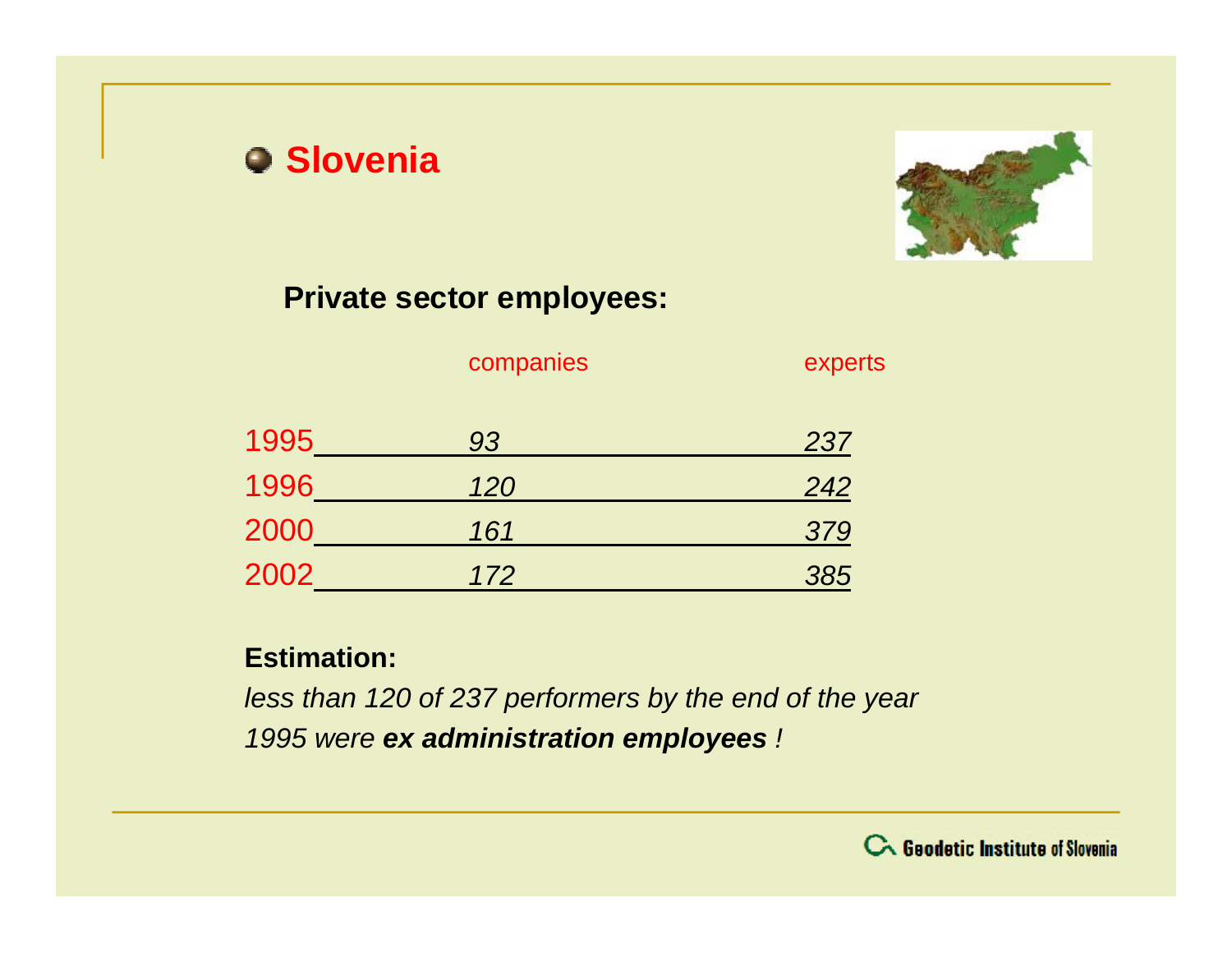

- Ø **Transfer of tehnical works in conection with geodetic services to a privat sector increases racionality, efficiency and quality of service for users !**
- Ø **Prices practicaly unchanged !**
- Ø **Competition between sectors seems to have positive consequences !**

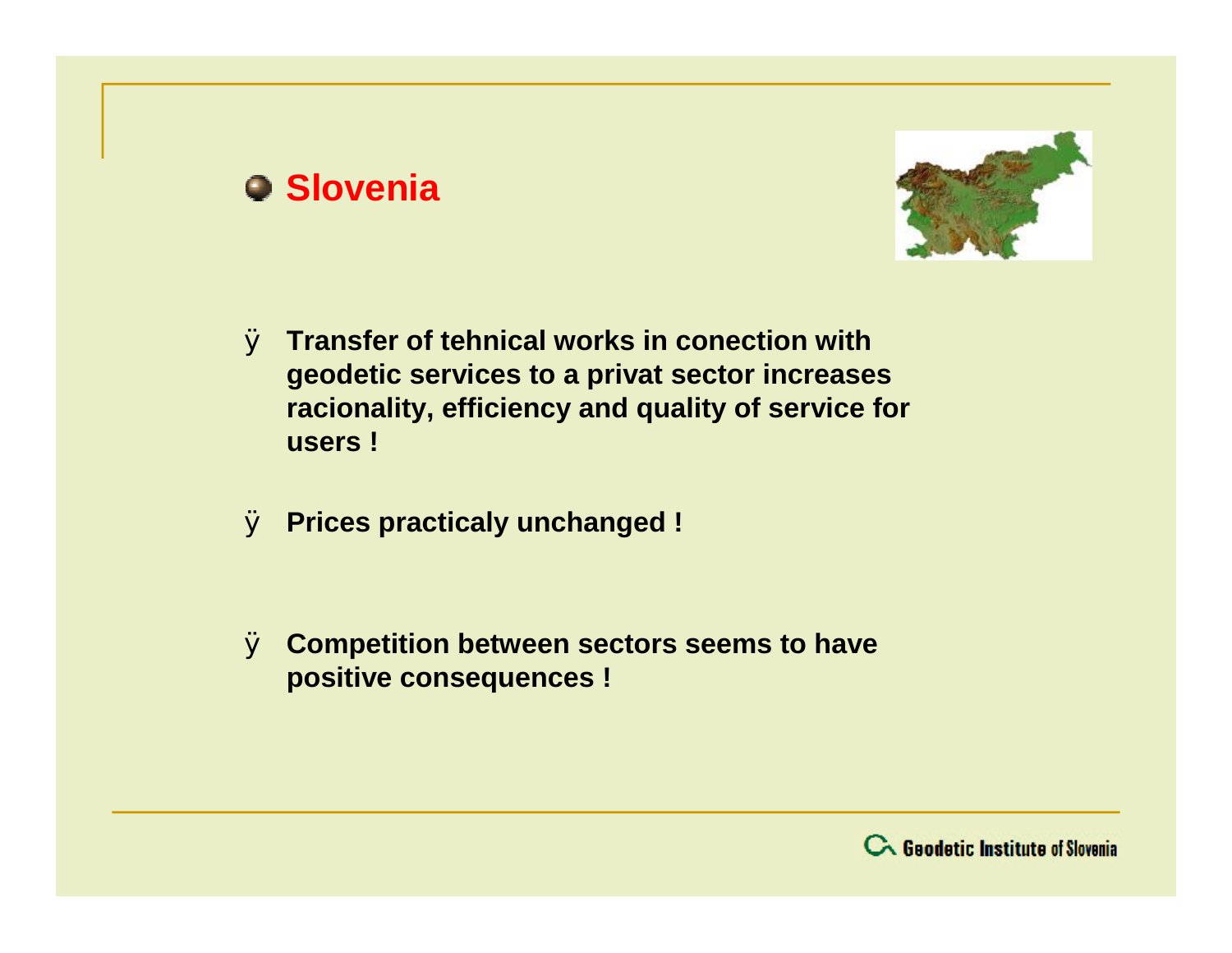# National geodetic data – today

Data sets practicaly prepared, digitalisation finished, maintenance quite optimized, overplus capacityes on horizon, needs for expert profile changes becoming urgent …

● Reorganisation …

**Transition = Process !**

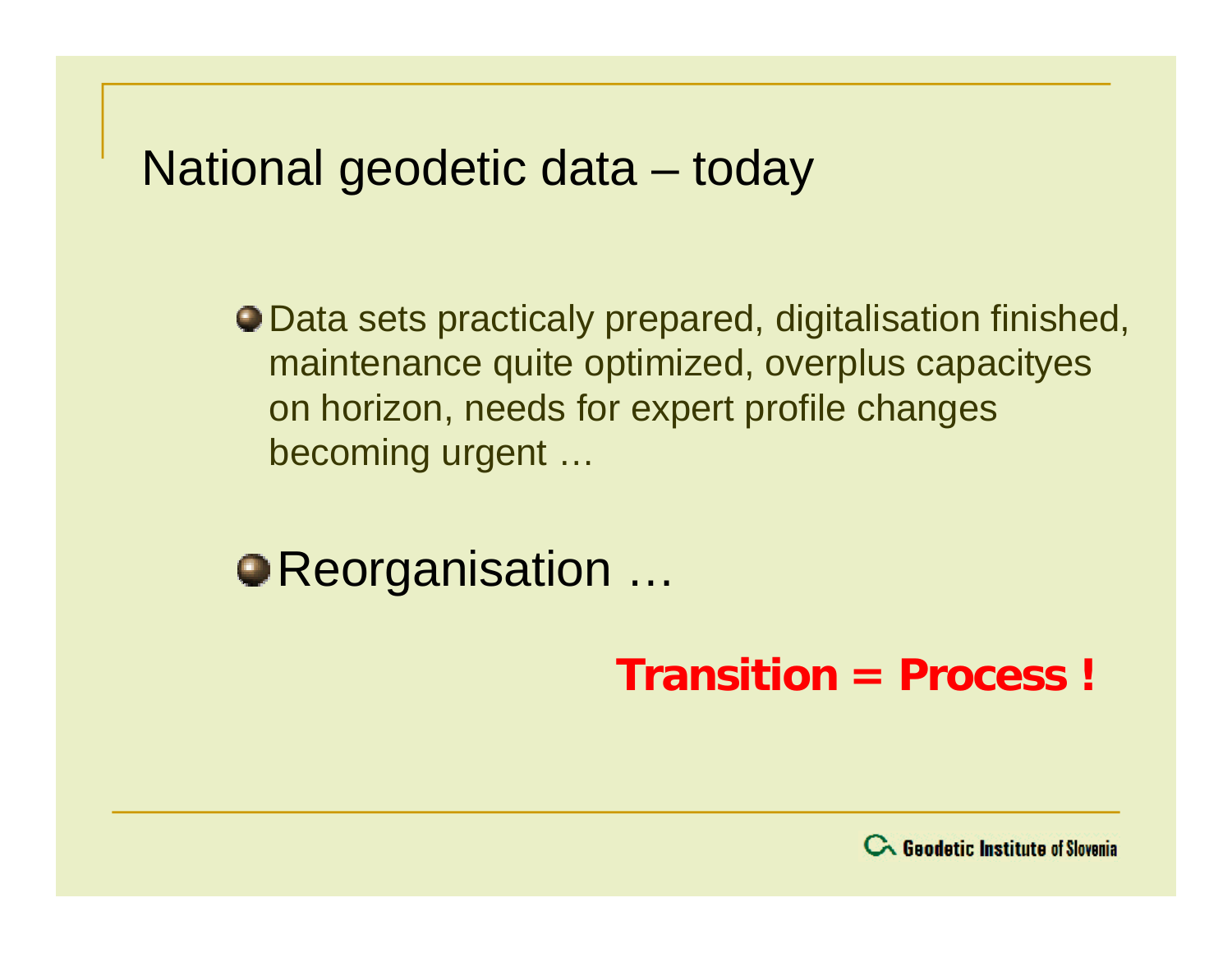### **Conclusions**



- Ø **Transition is a process !**
- Ø **Development of land market is crucial for the economy growth !**
- Ø **Competition between sectors is positive !**
- Ø **Expert profile changes needed !**